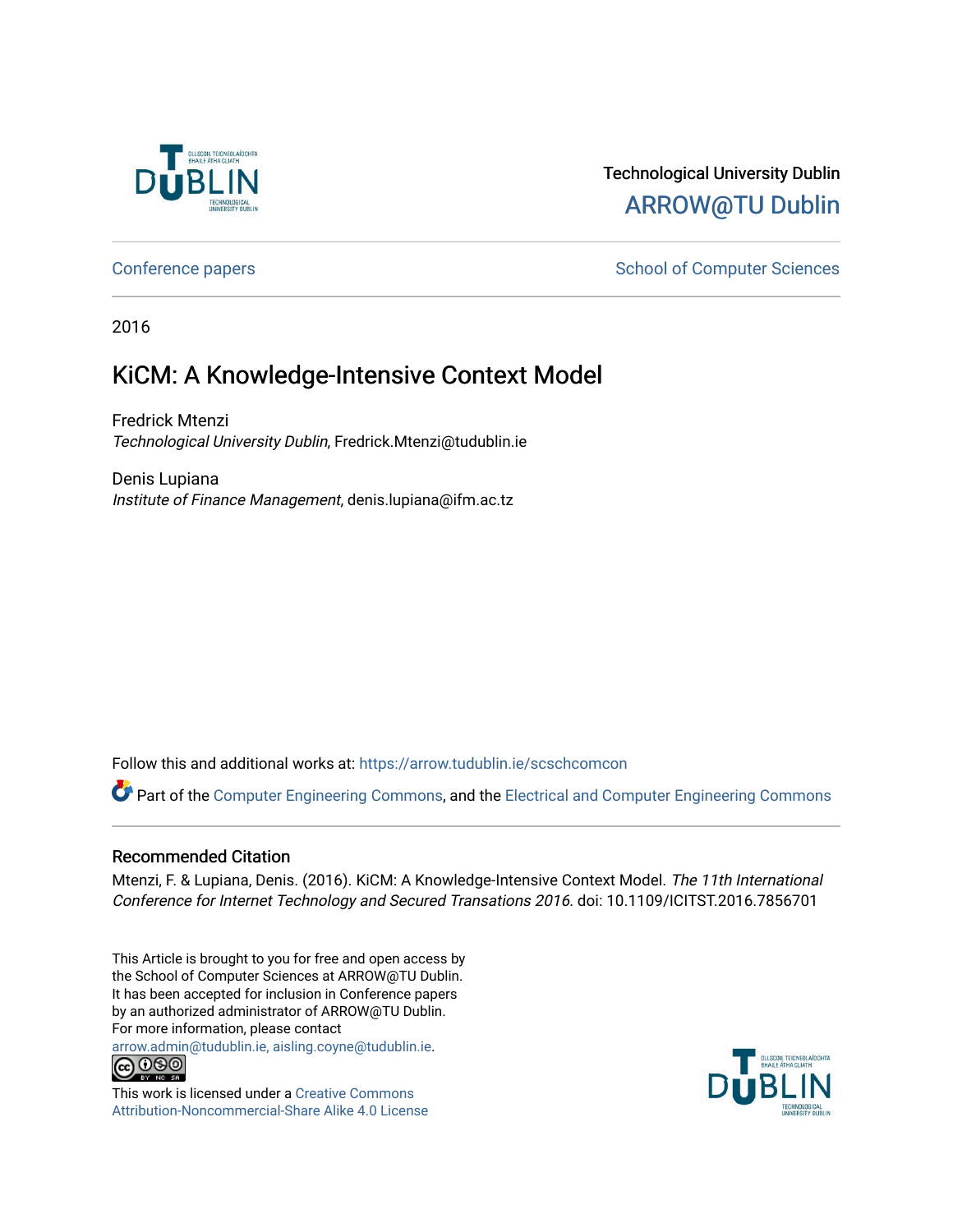<span id="page-1-0"></span>KiCM: A knowledge-intensive context model - IEEE Xplore Document

| IEEE.org   IEEE Xplore Digital Library   IEEE-SA   IEEE Spectrum   More Sites |                                                                                 |                                                                                    | Cart (0)   Create Account   Personal Sign In |
|-------------------------------------------------------------------------------|---------------------------------------------------------------------------------|------------------------------------------------------------------------------------|----------------------------------------------|
|                                                                               | DIT<br>DUBLIN INSTITUTE OF TECHNOLOGY<br>INSTITIÚID TEICNEOLAÍOCHTA ÁTHA CLIATH | Access provided by:<br><b>DUBLIN INSTITUTE OF</b><br><b>TECHNOLOGY</b><br>Sign Out |                                              |
| <b>BROWSE</b>                                                                 | <b>MY SETTINGS</b><br><b>GET HELP</b>                                           | <b>WHAT CAN I ACCESS?</b>                                                          |                                              |
|                                                                               |                                                                                 |                                                                                    |                                              |
| <b>Enter Search Term</b>                                                      |                                                                                 |                                                                                    |                                              |
| <b>Basic Search</b><br><b>Author Search</b>                                   | <b>Publication Search</b>                                                       |                                                                                    |                                              |
| <b>Advanced Search</b><br><b>Other Search Options</b>                         |                                                                                 |                                                                                    |                                              |

[Browse Conferences](http://ieeexplore.ieee.org/browse/conferences/title/) > [Internet Technology and Secur...](http://ieeexplore.ieee.org/xpl/mostRecentIssue.jsp?punumber=7847254)

|                             |                                 |                | KiCM: A knowledge-intensive context model |                  |                 |                |       | <b>Related Articles</b>                                                                                                                                                                                                                                                               |
|-----------------------------|---------------------------------|----------------|-------------------------------------------|------------------|-----------------|----------------|-------|---------------------------------------------------------------------------------------------------------------------------------------------------------------------------------------------------------------------------------------------------------------------------------------|
|                             |                                 |                |                                           |                  |                 |                |       | <b>Conducting Situated Learning in a Context-</b><br><b>Aware Ubiquitous Learning Environment</b><br>Living with Internet of Things: The Emergence of<br><b>Embedded Intelligence</b><br>Modeling of sensor data and context for the Real<br><b>World Internet</b><br><b>View All</b> |
| $\overline{2}$<br>Author(s) | Dennis Lupiana; Fredrick Mtenzi |                |                                           |                  |                 |                |       | <b>View All Authors</b>                                                                                                                                                                                                                                                               |
| <b>Abstract</b>             | <b>Authors</b>                  | <b>Figures</b> | <b>References</b>                         | <b>Citations</b> | <b>Keywords</b> | <b>Metrics</b> | Media |                                                                                                                                                                                                                                                                                       |

#### **Abstract:**

A context model plays a significant role in developing context-aware architectures and consequently on realizing context-awareness, which is important in today's dynamic computing environments. These architectures monitor and analyse their environments to enable context-aware applications to effortlessly and appropriately respond to users' computing needs. These applications make the use of computing devices intuitive and less intrusive. A context model is an abstract and simplified representation of the real world, where the users and their computing devices interact. It is through a context model that knowledge about the real world can be represented in and reasoned by a context-aware architecture. This paper presents a Knowledge-intensive Context Model (KiCM). KiCM improves the existing context models by including knowledge about more entities that are essential for describing an occurrence of users' real context such as a meeting.

**Published in:** [Internet Technology and Secured Transactions \(ICITST\), 2016 11th International Conference for](http://ieeexplore.ieee.org/xpl/mostRecentIssue.jsp?punumber=7847254)

**Date of Conference:** 5-7 Dec. 2016

**Date Added to IEEE** *Xplore***:** 16 February 2017

**ISBN Information:**

**INSPEC Accession Number:** 16674908

**DOI:** [10.1109/ICITST.2016.7856701](https://doi.org/10.1109/ICITST.2016.7856701)

**Publisher:** IEEE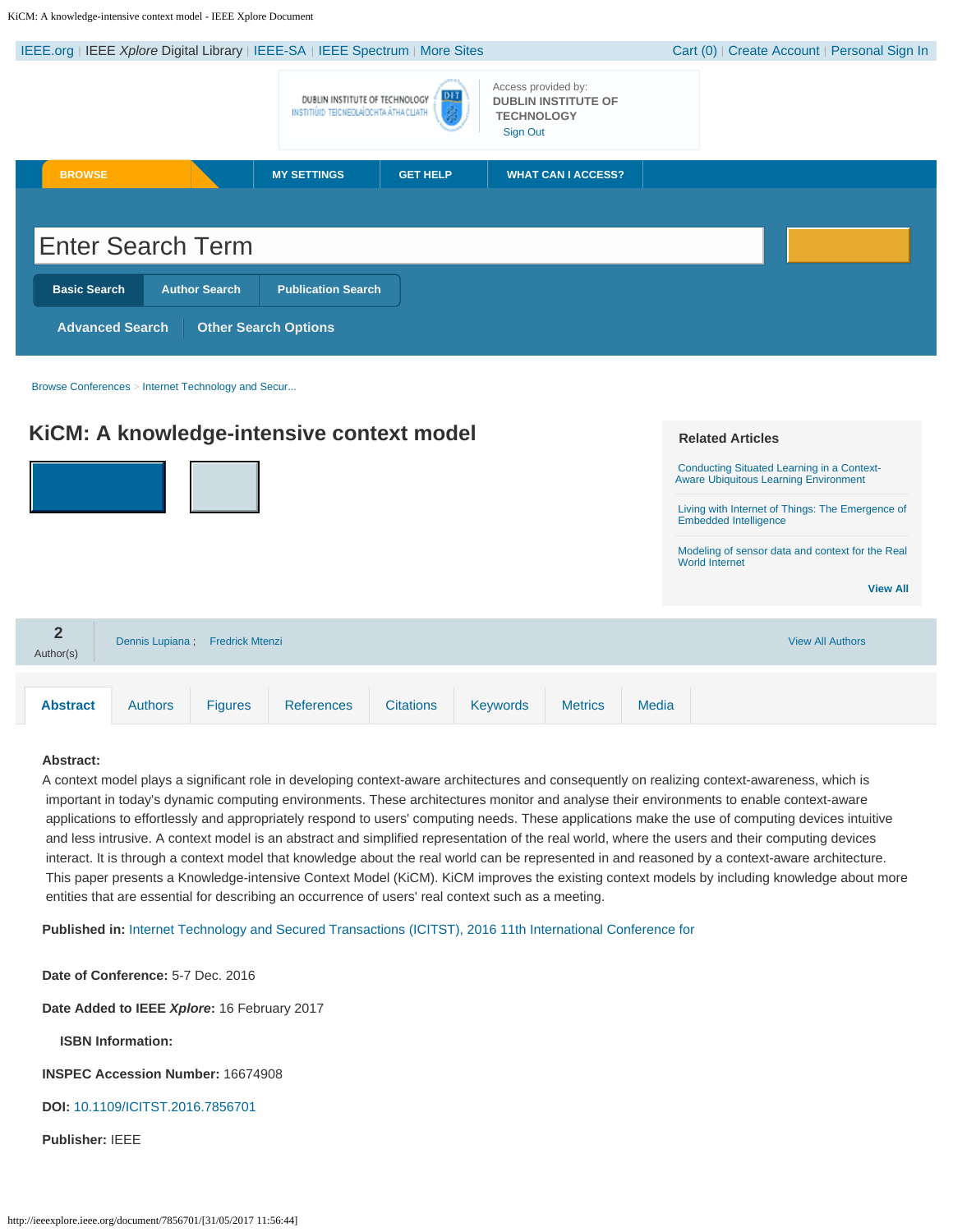#### **Conference Location:** Barcelona, Spain

Advertisement

### **Contents**

Full Text

[Abstract](http://ieeexplore.ieee.org/document/7856701/?section=abstract)

[Authors](http://ieeexplore.ieee.org/document/7856701/authors)

[Figures](http://ieeexplore.ieee.org/document/7856701/figures)

**[References](http://ieeexplore.ieee.org/document/7856701/references)** 

**[Citations](http://ieeexplore.ieee.org/document/7856701/citations)** 

[Keywords](http://ieeexplore.ieee.org/document/7856701/keywords)

Back to Top

#### [Download PDF](http://ieeexplore.ieee.org/stamp/stamp.jsp?arnumber=7856701)

 [Download Citations](#page-1-0)

[View References](http://ieeexplore.ieee.org/xpl/dwnldReferences?arnumber=7856701)

 [Email](#page-1-0)

 [Print](#page-1-0)

 [Request Permissions](#page-1-0)

 [Export to Collabratec](#page-1-0)

 [Alerts](#page-1-0)

### **SECTION I.** Introduction

Schilit *et al.* [1] argue that context is a much more powerful concept and hence researchers should focus on its broader view. In this paper, therefore, context is defined as a social setting, such as a meeting, where users involved aim at achieving a goal. This definition emphasises meaningful interactions between relevant entities required to describe the real world that is of interest to the users and their devices [2]. In this regard, an input to a context-aware application is referred to as a *context parameter*. Since context parameters play different roles in Context-Awareness Computing, we have categorized them into *primary* and *seconday*. Primary context parameters are those that are used to derive other context parameters (i.e. secondary context parameters). This categorization is also used by Dey [3], and Chen and Kotz [4].

To provide interesting and more useful context-aware applications, Dey [3] argues that researchers should address difficult issues of knowledge modeling and representation. Hence this paper adopts the definition of a model from Gregory [5] who defines a model as a simplified representation of a certain reality. The reality that we are interested with is the users' context. Thus, in this paper a context model is an abstract and simplified representation of meaningful relationships between relevant entities required to describe a users context.

A context model that we refer differs from those for access controls such as in [6] and [7]. A context model that we refer forms a basis for representing and reasoning knowledge about context and hence plays a key role on developing a context-aware architecture. This paper presents a Knowledge-intensive Context Model (*KiCM). KiCM* is a model of the real world in which the users and devices interact. To develop *KiCM*, we used the Actor-Network Theory (ANT) and Semantic Network (SN). ANT were used to systematically identify and represent potential entities and relationships among them whereas SN's notations to conceptually represent *KiCM*.

The background of ANT and how is used in developing *KiCM* is provided in section II. The section also provides a description of the potential entities for developing *KiCM*. Section III describes how SN is adopted to develop *KiCM*. Section IV describes the steps that a developer needs to follow to use *KiCM*. An example of how a developer can use *KiCM* is provided in section V. Section VI provides an illustration on how knowledge about context modeled by *KiCM* can be easily represented by different knowledge representation languages. Section VII provides an analysis of the state-of-the-art while section VIII provides a summary and a conclusion.

### **SECTION II.** Theoretical Background OFKICM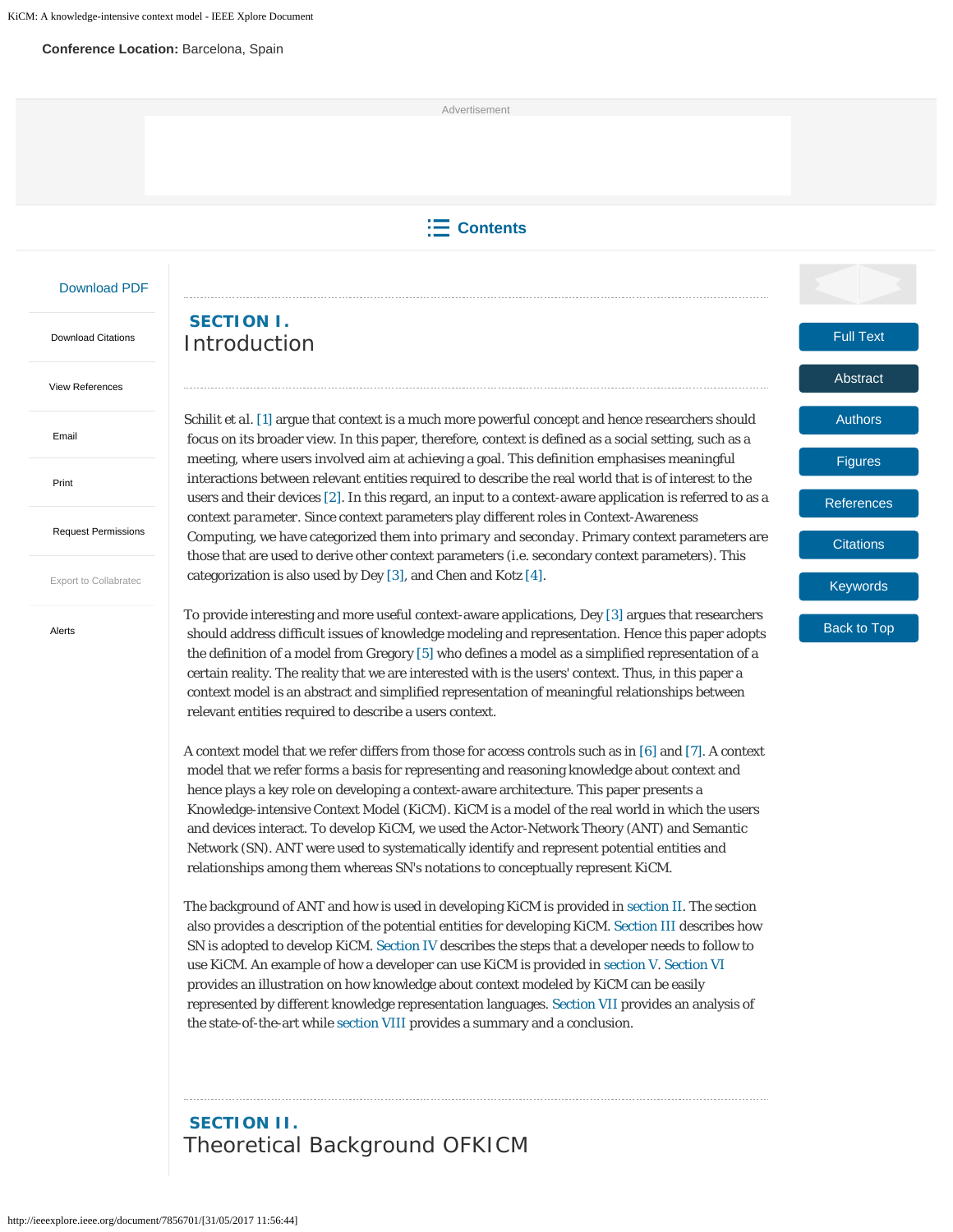*KiCM* is developed based on the principles of ANT. ANT is a socio-technical theory that focuses on explaining the influence of technology in a society. *KiCM* adopts the theoretical network representation of ANT to specify relationships between relevant entities required to describe a context. These entities, as explained in section II-B, include the users, venue, time, computing devices and computing services.

#### **A. Actor Network Theory**

In ANT, network is defined as a point of interaction of actors that forms a society. In this theory the definition of an actor is not limited to a human being, it includes non-human actors. Since a context involves interactions between many entities, it can also be represented as a network. To identify relevant entities, the two principles of ANT are used. Below is the explanation of these principles.

#### **1) Framing**

In ANT, a network is a point of convergence of actors. According to Callon [8] and Latour [9], relationships between actors are dynamically formed as actors interact. The authors argue that the relationships between actors should not be stagnant and thus introduced the principle of *translation*. Later, Callon [10] refers to this principle as *framing*. He defines framing as a process of identifying distinct and relevant actors required to accomplish a certain task. Latour [9] refers to this process as a *summing-up* process.

#### **2) Disentanglement**

This principle signifies the importance of actors' flexibility to enter and exit a network. It is through this freedom that networks cannot be caught in a loop [8]. If actors are limited to a particular network, then there will be a fixed set of actors in each network and hence few networks will exist. This principle is also important for defining attributes, intentions and actions of existing actors. Latour [9] argues that what matters most in framing actors is their influence on other actors. Law [11] argues that actors acquire their attributes when interacting with other actors.

The framing principle emphasizes using relevant actors when identifying actors required to define a society. More importantly, the disentanglement principle emphasizes actors that affect other actors and the flexibility of actors to join and quit a network. Since a context involves different entities interacting and affecting each other, these principles are used as a guideline for identifying potential entities required to model a context. Consequently, the theoretical network representation of ANT is used to model a context. Section II-B identifies and describes the potential entities of *KiCM*.

#### **B. Potential Entities**

In principle, context occurs in a venue at a particular time whereby at least one user is involved. The venue and/or the user may have one or more devices. Any changes in the venue may imply a change of context. A change can be caused by (i) introducing a new user in the venue, (ii) a change of physical properties such as sound, light and temperature or (iii) a change in the state of devices. Hence, the users, venue, time and devices are potential entities for modeling context. As will be discussed in this section, computing service is also important and hence is adopted as a potential entity.

#### **1) Users**

"*People are a major part of the dynamics of work environments*" [12]. People belong to a certain community and thus their activities are highly influenced by each other. As the majority of devices become mobile, the users' computing needs may also change due to, for instance, social relationships, sensitiveness of information, and users' emotions. Activity of a research student, for instance, may change as the student's supervisor enters the student's research room. This, subsequently, may change computing services the student and the supervisors may need. Thus the knowledge about the users should also be taken into account when modeling a context.

**2) Venue**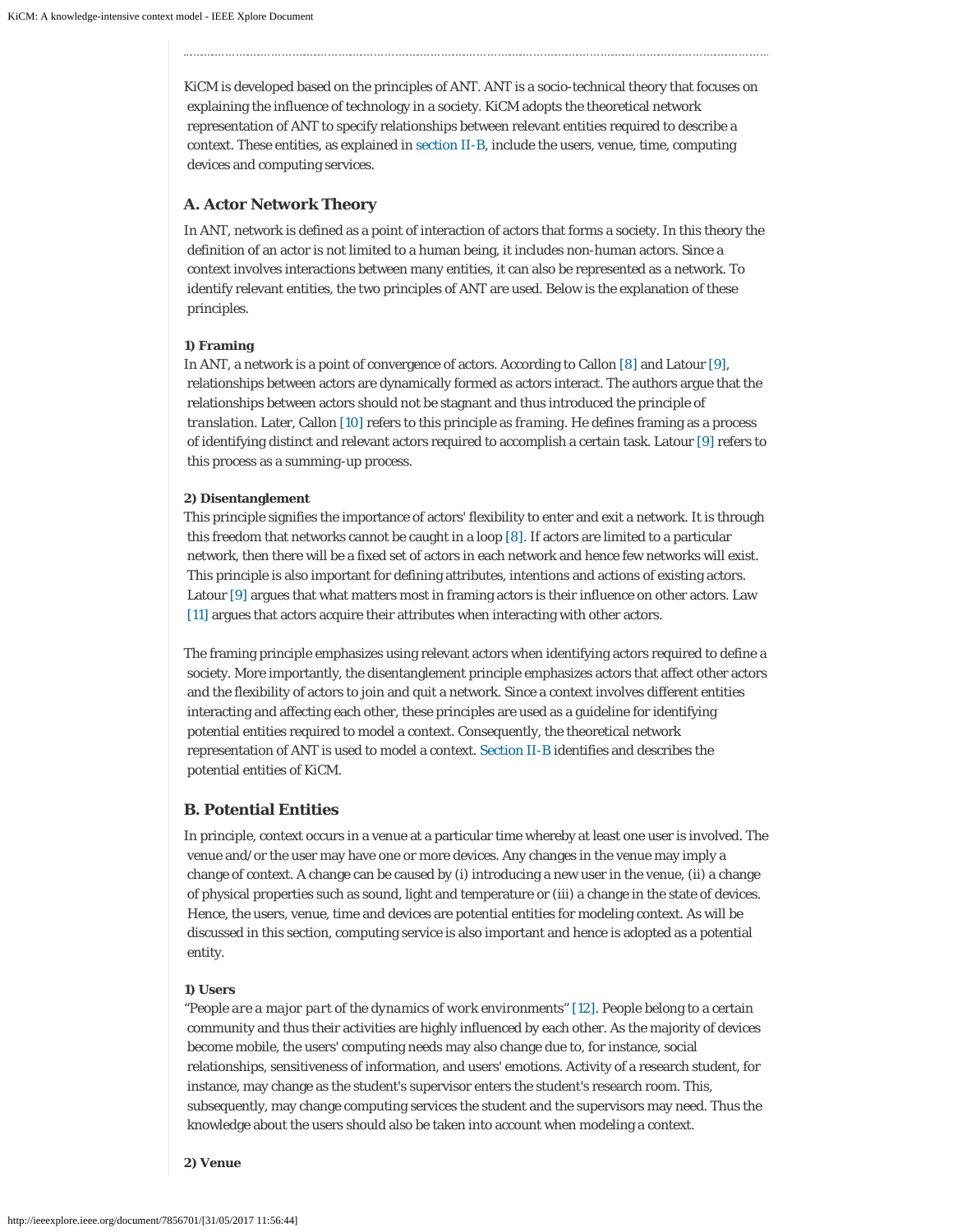Peoples exist in a physical world. Hence knowledge about different venues which are accessible to users in their daily routines is also important for modeling a context. Apart from location identity, which can be a name or a number, other physical properties such as temperature, sound and light are also important. Any change in a venue, including any environmental changes such as temperature, sound and light, can imply a change in a context. In an office, for instance, if the users were quiet and then immediately start talking it may imply that a context has changed from the users being 'busy working' to being in a 'meeting'.

#### **3) Computing Devices**

Knowledge about computing devices which users have or available in venues is also important for modeling a context. If a meeting, for instance, is strictly known to use a projector, then absence of a projector in any room means that the meeting cannot occur in that room. Computing devices can also be used to determine users' computer-related activities which are important for recognizing the users' ongoing context. Computing devices within a particular venue can also be a source of sound, temperature and light which, as pointed out previously, are essential for modelling context.

#### **4) Time**

Users' activities occur within a period of time and therefore knowledge about time is also important when modelling context. Similar entities converge in different timestamps in the course of a day to describe different contexts. To differentiate and keep records of these interactions and the contexts they describe, time is also a crucial entity when modelling context. Additionally, most of the activities are structured and hence they have deadlines which may imply a change in a context and therefore time is required to differentiate between contexts.

#### **5) Computing Services**

It is ease to forget computing services and focus on relationships between users, venues, computing devices and time. These relationships, however, provide no useful information about users' computer-related activities and hence it becomes difficult to recognise ongoing context. Analogous to human life, if only relationships between users and their physical environments are taken into account, it will be difficult to infer users' intentions. When a user wants to print a document, for instance, he/she interacts with a computer which subsequently interacts with a printer. Thus, knowledge about computing services is also crucial.

### **SECTION III.** Conceptual Representation OFKICM

The Knowledge-intensive Context Model (*KiCM*) is developed when links between users, venue, computing devices, computing services and time are established. Since Semantic Network is renowned for knowledge representation, this research adopts it for conceptual representation of the model. A Semantic Network is a graphical notation for representing knowledge. As noted by Woods [13], the unique feature of Semantic Network is the notion of a link which connects individual facts into a total structure. In this paper, this notion is exploited to conceptually represent the model.

In a Semantic Network, there are two types of links; *property links* and *relation links* [14]. A property link specifies a connection between a node and an attribute or set of attributes while a relation link specifies a connection between two nodes. According to Woods [13], if a connection specified by a relation link is between two different nodes, then that link is an *assertional link*. If a connection specified by a relation link is between nodes of similar type, then that link is a *structural link*. The assertional links specify associations between two nodes while the structural links provide more details about the same node, such as *is-a* relationships in ontology.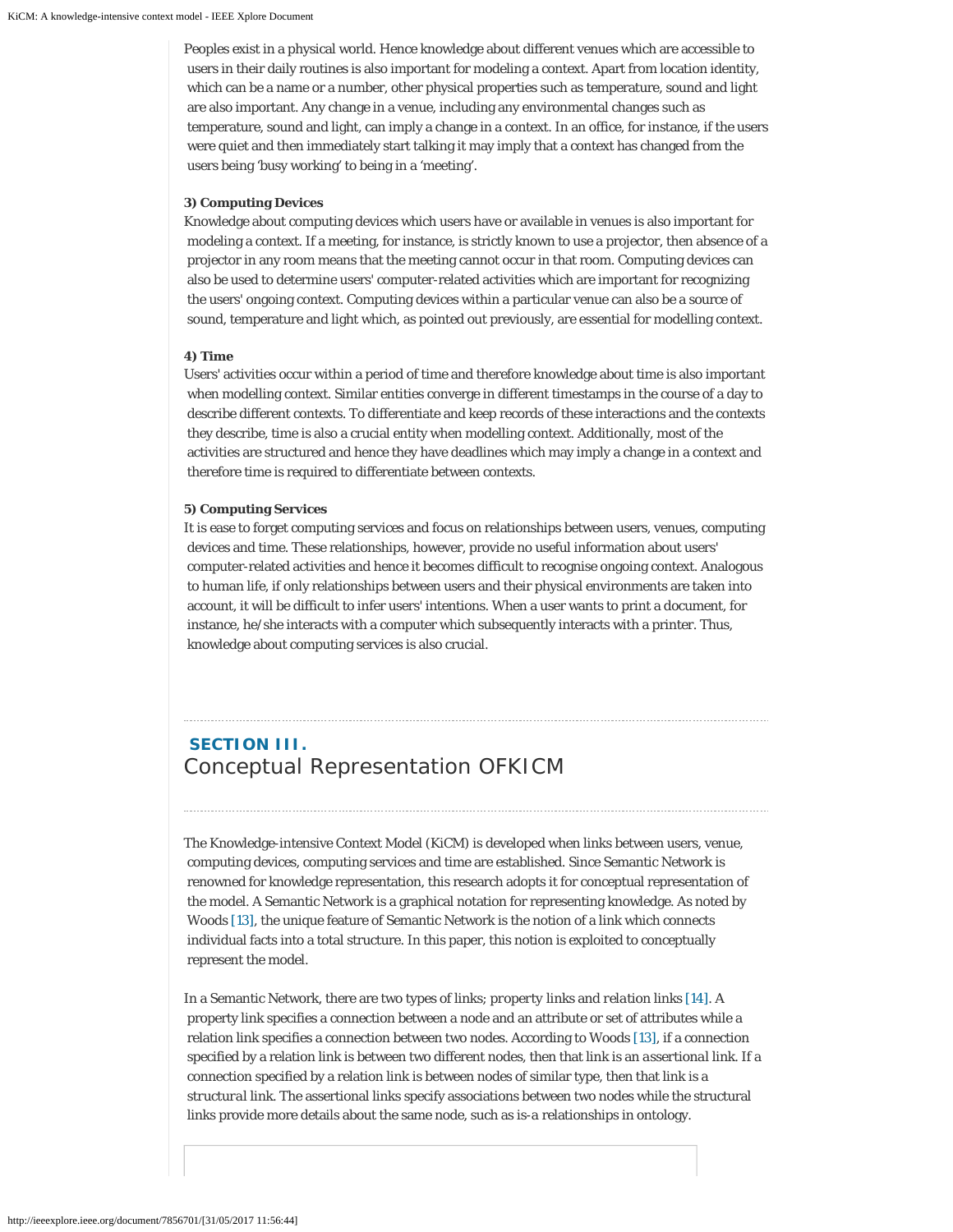

[View All](http://ieeexplore.ieee.org/document/7856701/all-figures)

Fig. 1 provides a conceptual representation of *KiCM*. The entities are represented as nodes while the relationships are represented as arcs. To differentiate the nodes and the properties, the circle and oval shapes are used respectively. To differentiate the property links and the relation links, dotted and solid lines are used respectively. The model does not specify any classification of entities and therefore only assertional links are used. To differentiate primary and secondary context parameters, the dotted and solid oval shapes are used respectively. As noted by Henricksen [15], a context model should cater for uncertainties and hence each entity is associated with a certainty level, shown as <*p*>.

According to Woods [13], each property of an entity should be separately specified by a property link. If an entity has five properties, for instance, then five separate property links should be specified. This rule is useful when a finite property list of an entity can be well defined prior to developing a model. In a case where the property list is ill defined and changes depending on where the model is applied or on what sensing technology is available, like in Context-Awareness Computing, this rule is inadequate. The links can be meshed up if the entities specified in a model have many properties. Subsequently, this can make the model too complex and hence difficult to read and interpret.

Thus, to specify the relationships between an entity and its context parameters, we used one property link. Since the visibility of an entity is determined by its primary context parameter, its relation is separately specified. Hence, if an entity has two categories of secondary context parameters, then three property links are used (one to specify relationship between the primary context parameter and the entity, and the rest to specify the relationships between each category of secondary context parameters and the entity). As shown in Fig. 1, for instance, the identity of a user is a primary context parameter and hence its relationship to the entity is specified separately from other relationships. Thus, there are at least two specified property links for each entity.

In *KiCM*, the primary context parameter of each of the entities is strictly defined as the minimum required knowledge of an entity. As for the time entity, all elements of a timestamp should be used. Through this specification, developers use all of the specified entities and their relationships but only a subset of context parameters. Thus, instead of instantiating all context parameters of an entity even if only a few are used, as suggested by Kaenampornpan [16], only a subset can be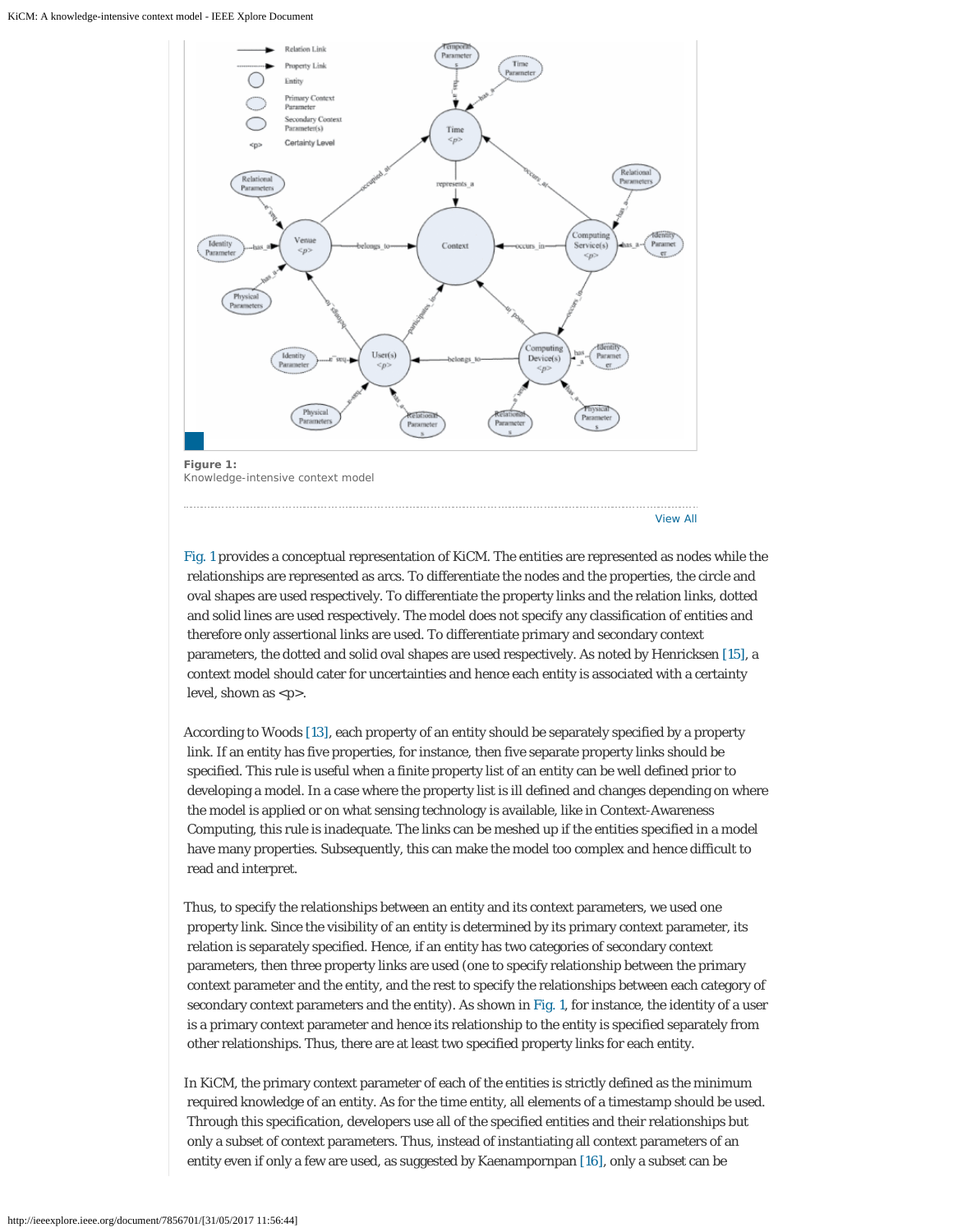instantiated. This enables the model to be reused in different problem domains and to be adjusted accordingly. As is illustrated in section V and VI, *KiCM* can be used to extensively model and represent knowledge about contexts.

## **SECTION IV.** Steps Required to Use KICM

To use *KiCM* to model a context, a developer needs to follow six steps; 1.) naming of contexts, 2.) identifying instances of the entities, 3.) specifying relationships between the instances, 4.) identifying relevant context parameters, 5.) specifying relationships between the instances and their context parameters and 6.) specifying certainty levels of the instances. The rest of this section describes each of these steps.

#### **A. Naming of Contexts**

In this step a developer assigns a unique label that will be used to identify a specific context. Depending on the nature of the phenomenon, a label can be a meeting', 'busy on computer or 'busy at desk'. In case there are more than one contexts, different labels should be assigned to different contexts. This is required in order to differentiate two or more contexts that are within the same problem domain. Logically, the first step should be to identify contexts. In most cases, however, a developer knows the contexts that need to be supported by context-aware applications. Hence including context identification as one of the steps is trivial.

#### **B. Identifying Instances of the Entities**

After labeling the required contexts, a developer should identify relevant entities, and their instances, required to represent each context. Since KiCM specifies the entities, the developer uses it to identify instances of the entities required to model each context. In this paper an instance is defined as an occurrence of an entity. To identity instances of the entities, relevant nouns from context description should be used. In case there are no relevant nouns or instances to match with any entity from KiCM, verbs from the description of the context and domain knowledge should be used to deduce relevant instances. This is further illustrated in section V.

#### **C. Specifying Relationships Between the Instances**

Having car parts, without assembling and connecting them, is not the same as having a car. One must assemble and connect these parts for a car to exist. Likewise, meaningful connections between the instances identified in step 2 must be established for a simplified form of the real world context to exist. In this step, a developer specifies the meaningful relationships between the instances of each of the required contexts as indicated on KiCM.

#### **D. Identifying Relevant Context Parameters**

In this step a developer identifies relevant context parameters of each of the distinct instances identified in step 2. These parameters might be acquired from the interpretation of data gathered from sensors or by deriving from existing context parameters. If the identified context parameters are to be acquired from interpretation of data gathered from sensors, the developer should make sure that appropriate sensing technologies are in place. If a developer identifies sound, for instance, as an important context parameter then a technology to monitor sound level should be available.

#### **E. Specifying Relationships Between the Instances and Their Context Parameters**

At this stage, a developer will have a skeleton model of a context where by only instances of the entities and their relationships are specified. The developer will also have a set of relevant context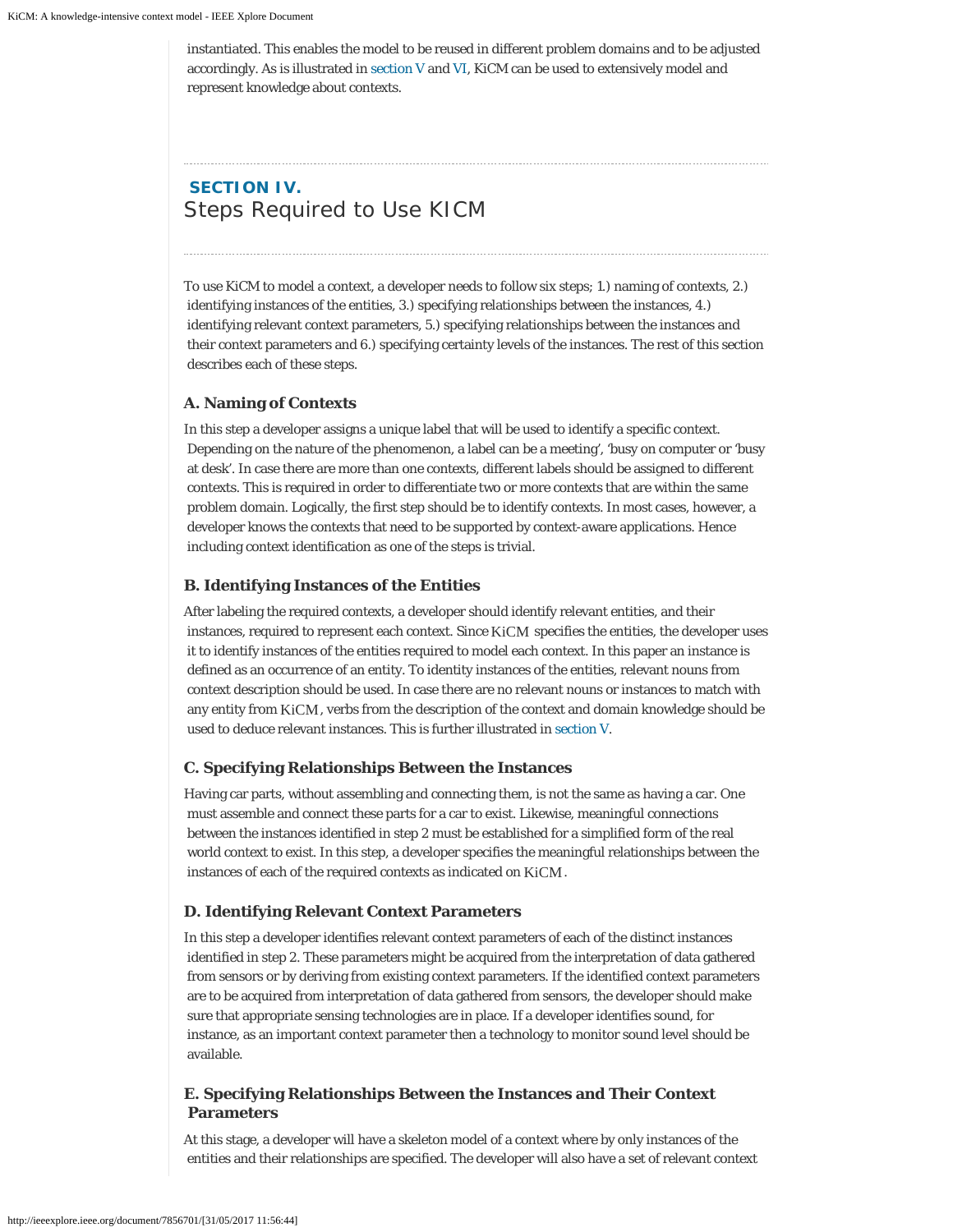parameters for each of the instances. To enrich the model and hence to sufficiently represent real world contexts, each instance of the entities should be connected to its relevant context parameters. In this step, therefore, a developer specifies the relationships between the instances and their context parameters as indicated on KiCM.

#### **F. Specifying Certainty Levels of the Instances**

Lastly, a developer specifies a certainty level of each of the context parameters. This paper defines a certainty level as a value that indicates the degree of trustworthy of a sensor data. As noted by McKeever [17], this value can be obtained from training data, domain expert or manufacturer specifications while taking into account users' actions.

### **SECTION V.** Example of Using KICM

To illustrate how  $\rm KiCM$  can be used by a developer, a worked example of a context whereby a research student writes to or reads from his/her computer at his/her desk in his/her research room is used.

#### **A. Naming of Contexts**

In this example, we used **'busy on computer'** label to uniquely identify the specified context.

#### **B. Identifying Instances of the Entities**

In the description of the context, there are three nouns of interest; **research student, computer** and **research room**. These nouns represent instances of the user, the device and the venue entities of KiCM. To deduce instances of the computing services entity, the verbs writes and **reads** from the description are used. Since the student writes to and reads from the computer, there should be at least two processes to monitor these activities. These processes are denoted as *P 1* and  $P_2$  respectively. Since the student belongs to an organisation, domain knowledge is used to deduce working hours and subsequently instances of the time entity.

#### **C. Specifying Relationships Between the Instances**

Here the connections between the entities are established as specified on  $\rm KiCM$  .

#### **D. Identifying Relevant Context Parameters**

In this example, **name, role, officename** and attendance **status** are important context parameters of the instances of the user entity. The room **identity** and its **category** are important context parameters of the instances of the venue entity. The **identity** of the computer, its **owner**, the **room** it is located and its **status** (whether it is ON or OFF) are important context parameters of the instances of the compputing device entity. The **name** of the processes, their **host** computer, their **status** (whether are active or inactive) and **timestamps** are important context parameters of the instances of the computing services entity. **Timestamps** and their time **categories** (such as 'working hours' or 'out of work hours') are important context parameters of the instances of the time entity.

| Devices       | Computing Services | <b>Users</b> | Venue    | Time      |
|---------------|--------------------|--------------|----------|-----------|
| Identity      | Name               | Name         | Identity | Timestamp |
| <b>Status</b> | Status             | Role         | ategor   | Categor   |
| Owner         | Host               | Office name  |          |           |
| Room name     | Timestamp          | Status       |          |           |

|  |  |  |  |  | Table I: Identified relevant context parameters |
|--|--|--|--|--|-------------------------------------------------|
|--|--|--|--|--|-------------------------------------------------|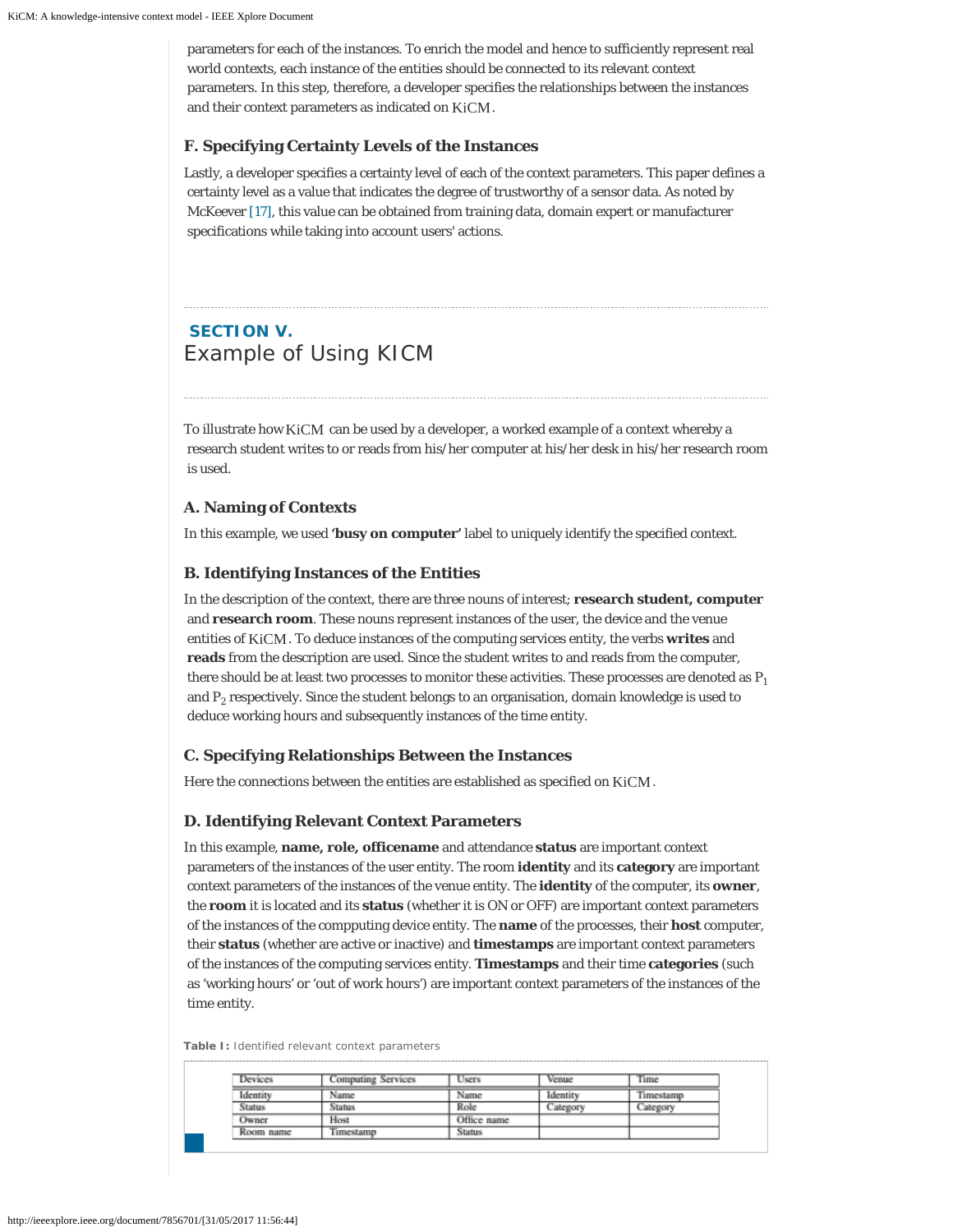Identity and name are primary context parameters since they identify the computer and the room, and the user and the computer services, respectively. Timestamp is also a primary context parameter since it differentiates two points of time. The rest are secondary context parameters. Office name and host of the computing services are relational context parameters since they associate the student and the processes with the room and the student's computer respectively. The owner and the room name of the computing device entity are also relational context parameters because they associate the computer with the student and the room respectively. Table I provides a summary of the context parameters.

### **E. Specifying Relationships Between the Instances and Their Context Parameters**

Here the connections between the entities and their context parameters are established as specified on *KiCM*.

#### **F. Specifying Certainty Levels of the Instances**

In this paper, we assume that identity of the user and the venue, status of the computer and the two processes ( $P_1$  and  $P_2$ ), and timestamps are acquired by interpreting data from sensors. Hence, five sensors will be required to monitor and gather relevant data for the specified context parameters to be acquired. In this example I assume that each of these sensors has a certainty level of 100% i.e 1.0.

### **SECTION VI.** Knowledge Representation

Knowledge about contexts needs to be represented, or *encoded*, in a context-aware architecture as inference rules in order to be processed. To illustrate how KiCM simplifies this process, the production rules and Bayesian network are used. We used production rules and Bayesian network as are common in Context-Awareness Computing and there are many inference mechanisms to support them. In these examples, we assumed  $P_1$  and  $P_2$  are implemented by a mouse activity monitor and a keyboard activity monitor respectively.

#### **A. Production Rule**

Production rule is a knowledge representation language in production systems where knowledge about a context is represented as an IF THEN rule. A production system is a program that provides pseudo intelligence by emulating cognitive ability of a human [18]–[19]. The context parameters are represented as patterns of conditions at the left hand side of the rule while maintaining their relationships by logical operators. The right hand side of the rule specifies actions to be invoked when the conditions are satisfied. In this example, the rule displays a message. In practice, however, the rule can invoke an application or an application manager.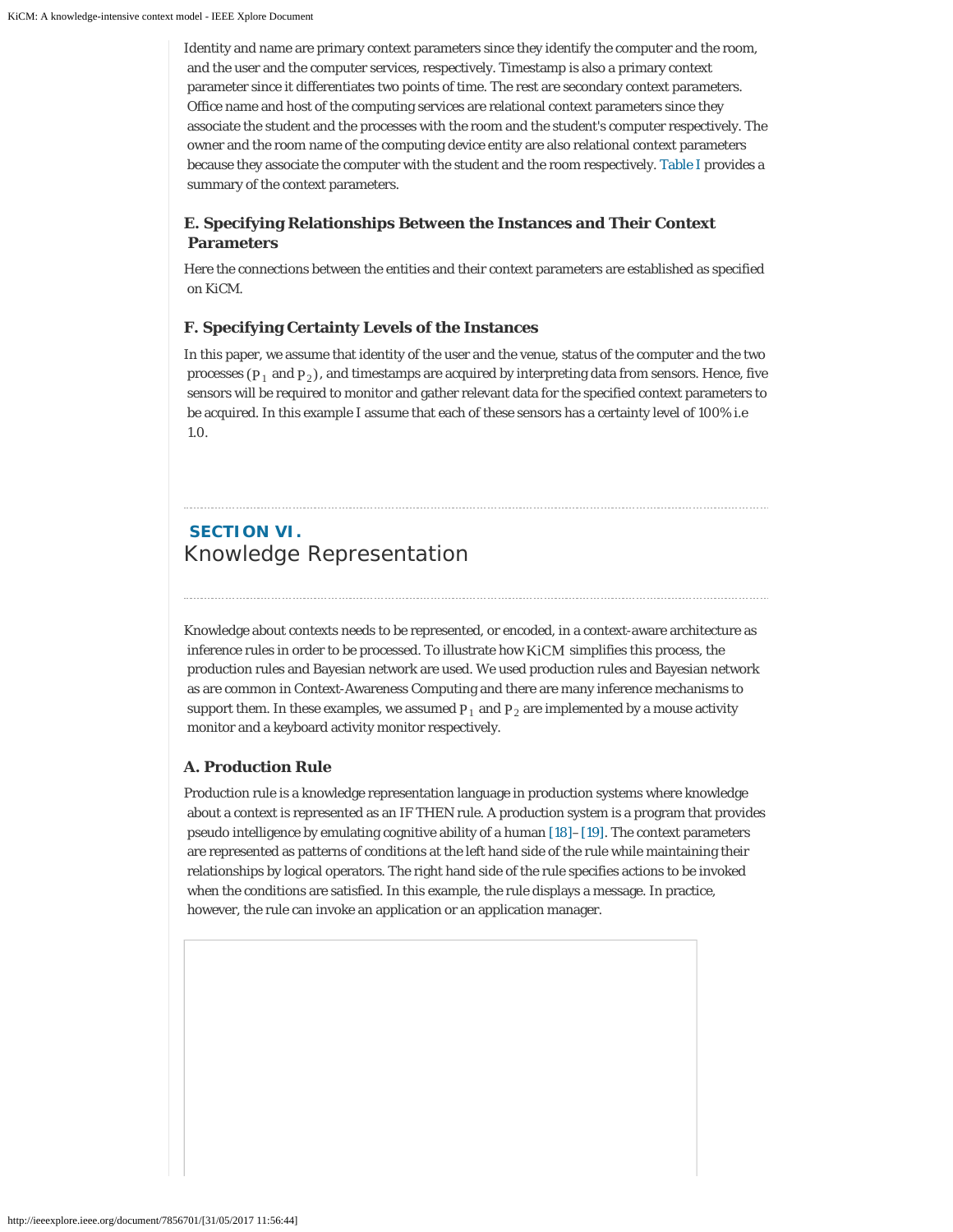```
rule "1.0 Busy on Computer"
when
   $roomResidents: List()
   $userStatus: List()
   $userIn: User()
   $deviceList: List()
   $time: Time(timeFor != "AfterWorkingHours")
   Room($venue: roomname, roomcategory == "Research Room")
   $user: ArrayList(size == 1) from collect (User(userrole == "Student",
   officename == $venue) from $roomResidents)not (User(userrole == "Supervisor" || userrole == "Adviser")
   from $roomResidents)
   Device(username == $user.username, room == $venue,
   type == "Computer", status == "ON") from $deviceList
   UserStatus(username == $user.username,
   pname[0].processname == "keyboard", pname[0].status == "true",pname[1].processname == "mouse", pname[1].status in ("false", null))
   from SuserStatus
 then
   String situation = drools.getRule().getName().substring(4);
   AppManager applicationManager = new AppManager(situation,
   $roomResidents):
   System.out.println("Time: " + $time.time + ", Venue: " + $venue +
    , Social Context: " + situation);
end
```
**Figure 2:** Rule representation of a 'busy on computer' context

[View All](http://ieeexplore.ieee.org/document/7856701/all-figures)

The resulting model of context from section V can be represented as a rule, as shown in Fig. 2, where the parameters outlined in table I are used. Primary context parameters are not shown in the rule because have no direct impact on the occurrence of this context. The parameters are indirectly used to determine the secondary context parameters. Hence, the number of parameters, as outlined in table I, is reduced to 12. Since a context takes different values of context parameters, one context model may result into more than one rule.

#### **B. Bayesian Network**

A Bayesian Network (BN) is a directed acyclic graph where nodes represent random variables from a problem domain and directed arcs represent causal relationships between the variables [20]–[21]. A node that causes effects is called a *parent* while affected node is called a *child*. When building a BN, one should start by identifying variables of interest, establish relationships between these variables and thereafter quantify the relationships [22]. To "quantify relationships" means to specify a conditional probability distribution for each node. The focus of this section is to illustrate how knowledge about context modelled by KiCM can be represented as a BN and therefore the quantification of relationships is not illustrated.

With KiCM, the first two steps of building a BN are simplified since the variables and the relationships between them are specified in a model of a context. After identifying which variable affects which variable, the resultant BN is shown in Fig. 3. This BN implies that (i) the likelihood of a mouse or a keyboard to be active depends on the user's presence in the room and the status of her computer and (ii) the probability of the context to occur depends on the presence of the user in the room, her role, category of the room, time and the status of the computer, mouse and keyboard. The primary context parameters are excluded from this BN as they do not have a direct impact on the occurrence of the context. The relationships between the computer, the student, and the room are implicit and hence are not shown in the BN.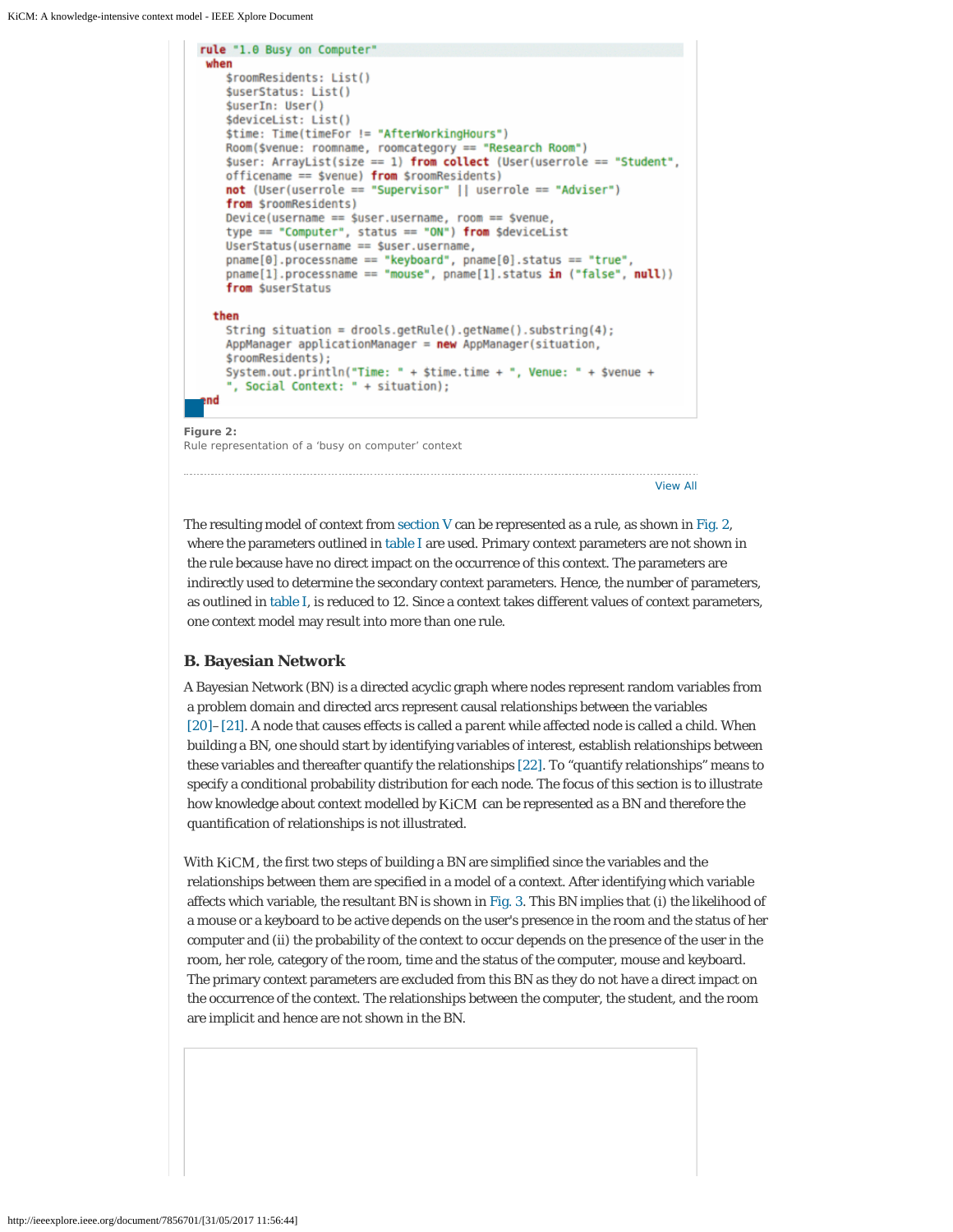

Bayesian network representation of a 'busy on computer' context

[View All](http://ieeexplore.ieee.org/document/7856701/all-figures)

### **SECTION VII.** Related Work

To date, a lot of effort has been invested in developing context models and therefore there are many context models. The initial context-aware architectures are designed to directly respond to sensorderived context parameters and hence their context models are simply a representation of an entity and its attributes. Thus, emphasis is on representing this information into machine-interpretable languages and implementing appropriate data structures to facilitate interpretation of data captured from sensors into context parameters. As a result, the models are implemented as objects of an implementation language [23]. Strang and Linnhoff-Popien [24] refer to these models as *keyvalue*. Lupiana [2] and Henricksen [15] refer to these models as *attribute-based* because their structure is based on the notion of attribute and value.

Strang and Linnhoff-Popien [24], and later Baldauf *et al*. [25], indicate that Ontology is a promising approach for context modeling. Consequently, the majority of the researchers [23], [26]–[27] adopted Ontology to abstract domain concepts from implementation languages. A comprehensive list of the existing ontology-based context models is provided by Ye *et al*. [28]. Like attributebased, ontology-based context models organise domain concepts based on individual entities but provide more details about the entities. By using Ontology, for instance, relationships between entities of similar types can be specified by *is-a* relationships. Ontology also specifies different meaning of terminologies used to describe entities and constraints for using these terminologies.

The attribute-based models, however, do not take into account the impact of other nearby entities and domain concepts are integral part of architectures. Hence, these models are semantically poor and incapable of supporting knowledge reasoning. In contrast, ontology-based models are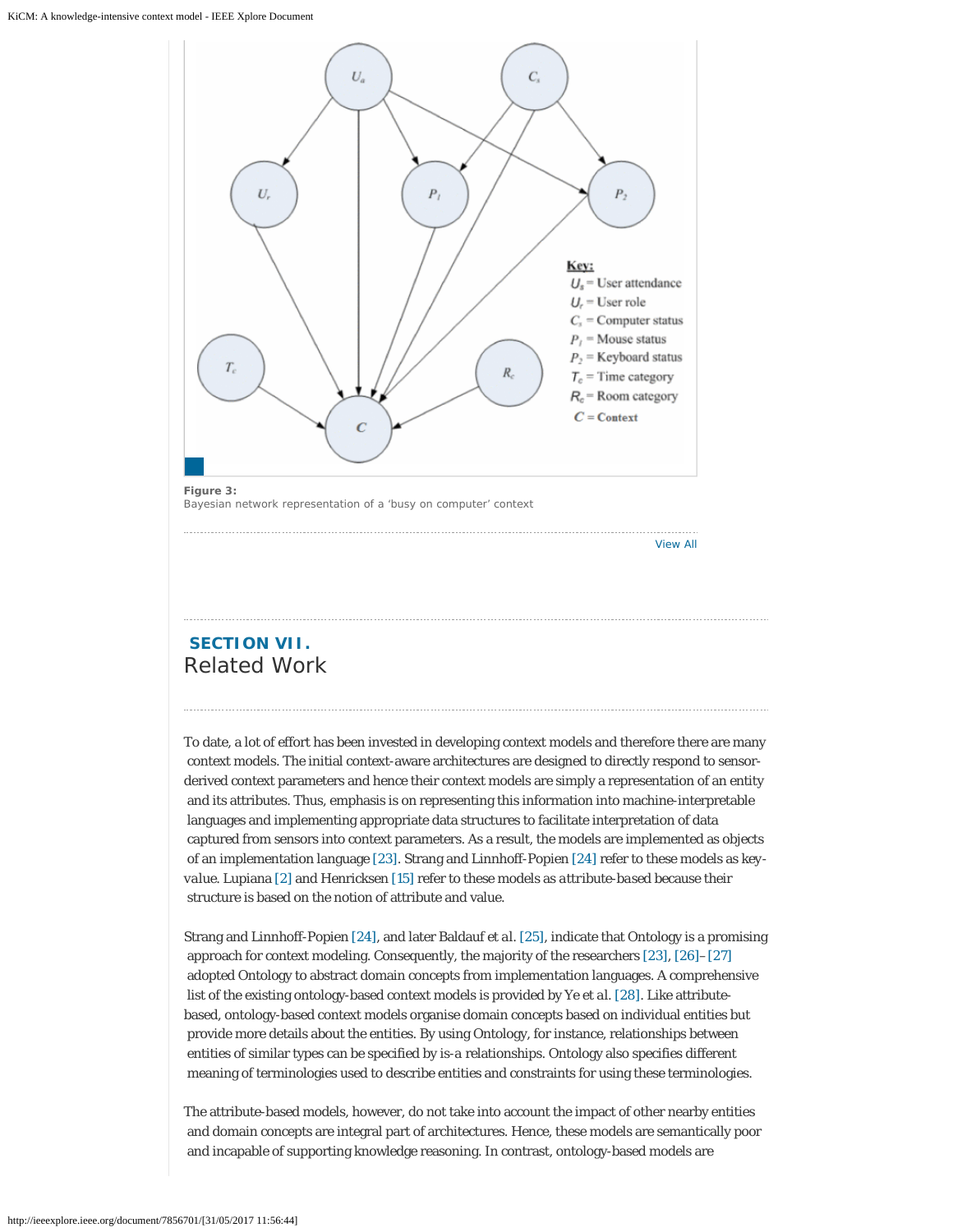semantically rich. Also through their *is-a* relationships, these models facilitate some kind of knowledge reasoning. Through these relationships, for instance, knowledge about the role of a user can be derived from the information about the user's identity. Nonetheless, ontology-based models are still insufficient for developing a meaningful model of context. These models only take into account relationships between entities of similar types and hence fail to capture relationships of other entities, which are fundamental for modeling a context.

To remedy this limitation, Dey [3] and Henricksen [15] proposed a situation abstraction model. This model has become as a de facto model in context-aware applications [29]–[30][31]. In this model, context parameters required for a task to be accomplished are used to specify task-specific inference rules in context-aware applications. This enables the applications to be responsive to more than one context parameters simultaneously. Nevertheless, these parameters are limited to a specific task and hence the applications are unable to respond to social dynamics that occur in today's computing environments. Since inference rules are specified in context-aware applications, this model introduces a burden to developers as are required to familiarise with knowledge representation languages.

Recently, researchers have started to adopt socio-technical theories in an effort to develop meaningful models of context. Kofod-Petersen [32] and Kaenampornpan [16], for instance, adopt Cultural Historical Activity Theory (CHAT) to model a context. CHAT is an extension of Activity Theory that provides a theoretical framework for analyzing different aspects of human activities in social settings while emphasizing on a community [33]–[34]. CHAT explores relationships between subject, object, artifact, division of labour, rules and community. Kofod-Petersen [32] extends a context model from AmbieSense project by adding social related context parameters as specified by the theory. Kaenampornpan [16] extends CHAT by including time as part of her model. Since the theory implicitly includes a physical environment, she also adopts location as part of her model.

The existing theory-based models, however, are developed to represent different social and physical aspects required to accomplish a user's objective. Hence, these models are limited to relationships between venue, people and time. In addition, both of the existing models are based on Activity Theory, which treats entities differently and hence the relationships among the entities are biased. The theory treats a subject as a "super entity". As a result, knowledge about whether nearby user(s) are present or not is used as an input to provide user-tailored computing needs. This implies that knowledge of computer-related activities of nearby users have no impact on recognizing ongoing contexts. This is in the contrary to the real world environments. The status of devices, the users' computer-related activities and social relationships between the users have a significant impact on ongoing contexts.

### **SECTION VIII.** Conclusion

This paper presented a Knowledge-intensive Context Model (*KiCM). KiCM*) is developed by using Actor-Network Theory (ANT) and Semantic Network. ANT provides a systematic approach for identifying and representing potential entities and relationships among them. This feature enables *KiCM* to include computing devices and computing services. This is an important feature as it enables *KiCM* to take into account computer-related activities of nearby users. This makes *KiCM* knowledge intensive and hence more realistic to model situations where the users and their devices continuously interact.

Semantic Network's notations are used to conceptually represent *KiCM*. The notations provide a clear distinction between nodes, attributes and the type of links required to establish the relationships between nodes, and between a node and its attribute or attribute list. This simplifies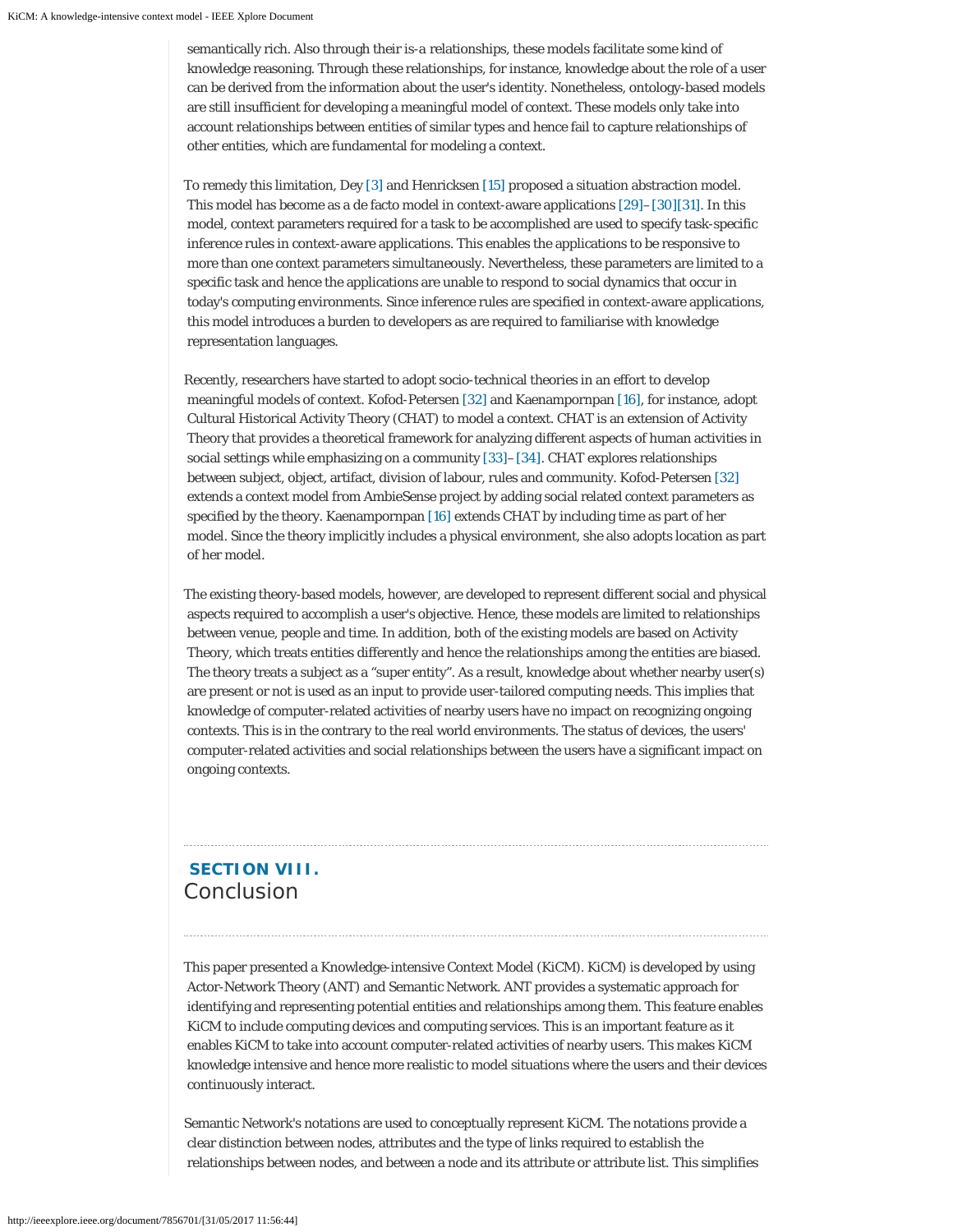and consistently represents the complicated relationships between the entities, and entities and their context parameters in *KiCM*. This representation enables few context parameters to be used to model a context. This feature gives developers the flexibility to identify and use parameters of their choice.

Unlike many predective models of machine learning, to evaluate the performance of *KiCM* there is no need for a dataset. Only a context-aware architecture is required for providing sensing and reasoning mechanisms. *KiCM* is used to represent knowledge about contexts in a context-aware architecture. Using its reasoning mechanism, the architecture uses the knowledge to determine the users' context based on the information it senses from an environment. *KiCM*, however, cannot be directly used by any of the existing context-aware models. A study should therefore be done to review existing context-aware architectures and determine their suitability and, if need arise, to develop a suitable context-aware architecture.

#### **Keywords**

**IEEE Keywords**

[Context](http://ieeexplore.ieee.org/search/searchresult.jsp?matchBoolean=true&queryText=%22Index%20Terms%22:.QT.Context.QT.&newsearch=true), [Context modeling](http://ieeexplore.ieee.org/search/searchresult.jsp?matchBoolean=true&queryText=%22Index%20Terms%22:.QT.Context%20modeling.QT.&newsearch=true), [Computational modeling,](http://ieeexplore.ieee.org/search/searchresult.jsp?matchBoolean=true&queryText=%22Index%20Terms%22:.QT.Computational%20modeling.QT.&newsearch=true) [Semantics](http://ieeexplore.ieee.org/search/searchresult.jsp?matchBoolean=true&queryText=%22Index%20Terms%22:.QT.Semantics.QT.&newsearch=true), [Internet](http://ieeexplore.ieee.org/search/searchresult.jsp?matchBoolean=true&queryText=%22Index%20Terms%22:.QT.Internet.QT.&newsearch=true), [Computer architecture](http://ieeexplore.ieee.org/search/searchresult.jsp?matchBoolean=true&queryText=%22Index%20Terms%22:.QT.Computer%20architecture.QT.&newsearch=true), **[Temperature](http://ieeexplore.ieee.org/search/searchresult.jsp?matchBoolean=true&queryText=%22Index%20Terms%22:.QT.Temperature.QT.&newsearch=true)** 

#### **INSPEC: Controlled Indexing**

[ubiquitous computing](http://ieeexplore.ieee.org/search/searchresult.jsp?matchBoolean=true&queryText=%22Index%20Terms%22:.QT.ubiquitous%20computing.QT.&newsearch=true), [knowledge representation](http://ieeexplore.ieee.org/search/searchresult.jsp?matchBoolean=true&queryText=%22Index%20Terms%22:.QT.knowledge%20representation.QT.&newsearch=true)

#### **INSPEC: Non-Controlled Indexing**

[computing devices](http://ieeexplore.ieee.org/search/searchresult.jsp?matchBoolean=true&queryText=%22Index%20Terms%22:.QT.computing%20devices.QT.&newsearch=true), [knowledge-intensive context model](http://ieeexplore.ieee.org/search/searchresult.jsp?matchBoolean=true&queryText=%22Index%20Terms%22:.QT.knowledge-intensive%20context%20model.QT.&newsearch=true), [KiCM](http://ieeexplore.ieee.org/search/searchresult.jsp?matchBoolean=true&queryText=%22Index%20Terms%22:.QT.KiCM.QT.&newsearch=true), [context-aware architectures,](http://ieeexplore.ieee.org/search/searchresult.jsp?matchBoolean=true&queryText=%22Index%20Terms%22:.QT.context-aware%20architectures.QT.&newsearch=true) [context-aware applications](http://ieeexplore.ieee.org/search/searchresult.jsp?matchBoolean=true&queryText=%22Index%20Terms%22:.QT.context-aware%20applications.QT.&newsearch=true), [user computing needs](http://ieeexplore.ieee.org/search/searchresult.jsp?matchBoolean=true&queryText=%22Index%20Terms%22:.QT.user%20computing%20needs.QT.&newsearch=true), [dynamic computing environments](http://ieeexplore.ieee.org/search/searchresult.jsp?matchBoolean=true&queryText=%22Index%20Terms%22:.QT.dynamic%20computing%20environments.QT.&newsearch=true)

#### **Author Keywords**

[Actor Network Theory](http://ieeexplore.ieee.org/search/searchresult.jsp?matchBoolean=true&queryText=%22Index%20Terms%22:.QT.Actor%20Network%20Theory.QT.&newsearch=true), [Context-Awareness](http://ieeexplore.ieee.org/search/searchresult.jsp?matchBoolean=true&queryText=%22Index%20Terms%22:.QT.Context-Awareness.QT.&newsearch=true), [Context Model](http://ieeexplore.ieee.org/search/searchresult.jsp?matchBoolean=true&queryText=%22Index%20Terms%22:.QT.Context%20Model.QT.&newsearch=true), [Context Modelling](http://ieeexplore.ieee.org/search/searchresult.jsp?matchBoolean=true&queryText=%22Index%20Terms%22:.QT.Context%20Modelling.QT.&newsearch=true), [Ontology](http://ieeexplore.ieee.org/search/searchresult.jsp?matchBoolean=true&queryText=%22Index%20Terms%22:.QT.Ontology.QT.&newsearch=true)

#### **Authors**

#### [Dennis Lupiana](http://ieeexplore.ieee.org/search/searchresult.jsp?searchWithin=%22Authors%22:.QT.Dennis%20Lupiana.QT.&newsearch=true)

Faculty of Computing, Information Systems and Mathematics, Institute of Finance Management, Dar es Salaam, Tanzania

#### [Fredrick Mtenzi](http://ieeexplore.ieee.org/search/searchresult.jsp?searchWithin=%22Authors%22:.QT.Fredrick%20Mtenzi.QT.&newsearch=true)

School of Computing, Dublin Institute of Technology, Ireland

#### **Related Articles**

[Conducting Situated Learning in a Context-Aware Ubiquitous Learning Environment](http://ieeexplore.ieee.org/document/4489792) Ting-Ting Wu; Tzu-Chi Yang; Gwo-Jen Hwang; Hui-Chun Chu

[Living with Internet of Things: The Emergence of Embedded Intelligence](http://ieeexplore.ieee.org/document/6142270) Bin Guo; Daqing Zhang; Zhu Wang

[Modeling of sensor data and context for the Real World Internet](http://ieeexplore.ieee.org/document/5470594) Claudia Villalonga; Martin Bauer; Vincent Huang; Jesus Bernat; Payam Barnaghi